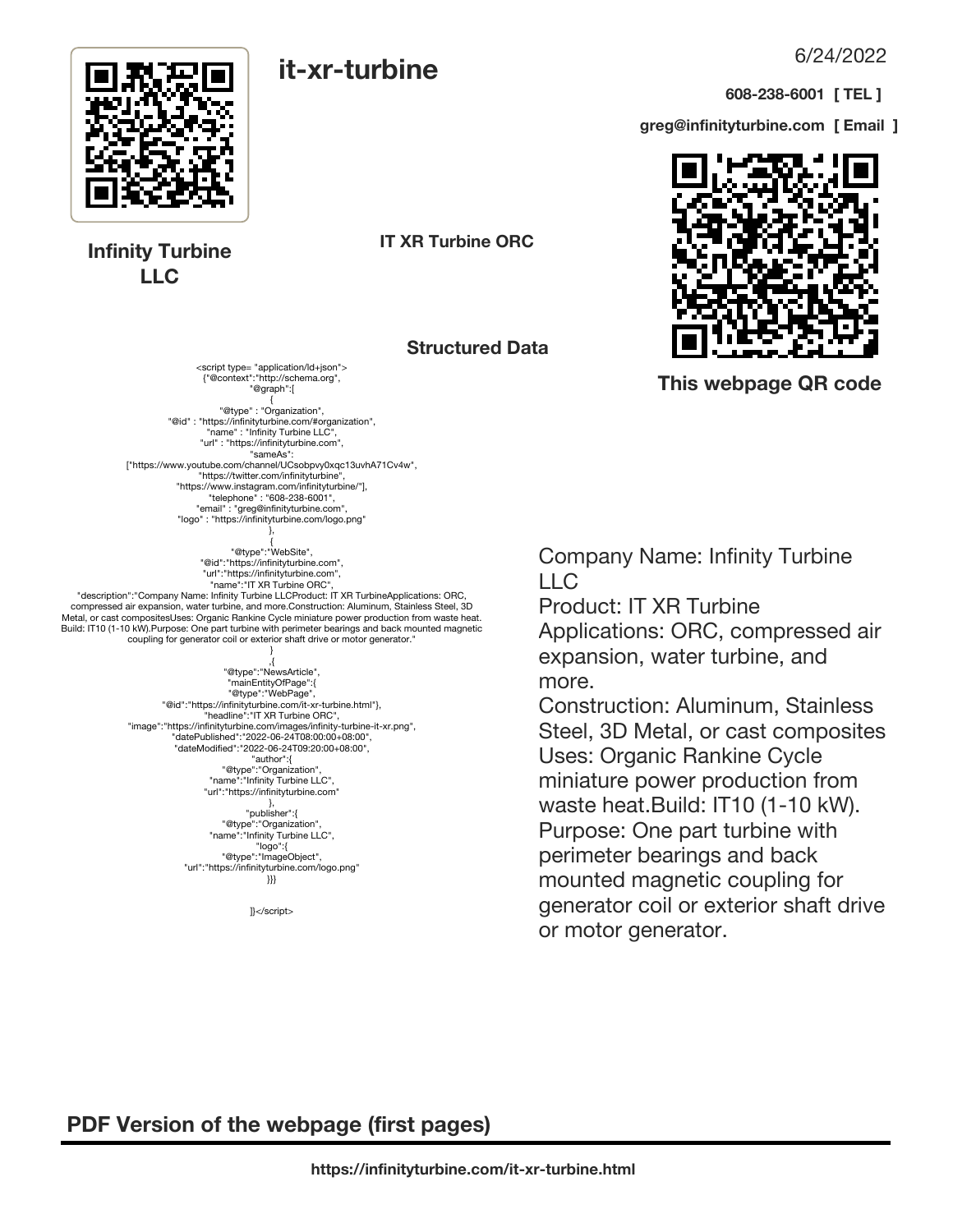The IT XR 6 inch diameter turbine is an experimental turbine designed for small scale power production for the home or low power applications (IT10 1-10 kW).

Project Goals: Make turbine fabrication simple by 3D printing a one part turbine with perimeter bearings and back mounted magnetic coupling for generator coil or exterior shaft drive or motor generator.

Common Shaft Drive: The magnetic coupler is bored into the rotor assembly, which allows coil power generation, or a magnetic follower disc for touchless shaft drive, or exterior motor generator options.

Working Fluid: R-245fa, R-134, Compressed Air, pressurized water, and a Stainless Steel version with CO2.

Rapid-Configuration: This assembly allows you to quickly configure turbines and test various working fluids and heat sources. The basic design is for 300 psi or less.

Magnetic Coupling or Large Diameter Gruvlok Pipe Housing Assembly: The unique design has a basic 6 inch diameter which allows for direct-to-motor generator mounting or magnetic coupling and follower, which allows you to have a generator or drive unit mounted exterior.

Plans and licensing available.

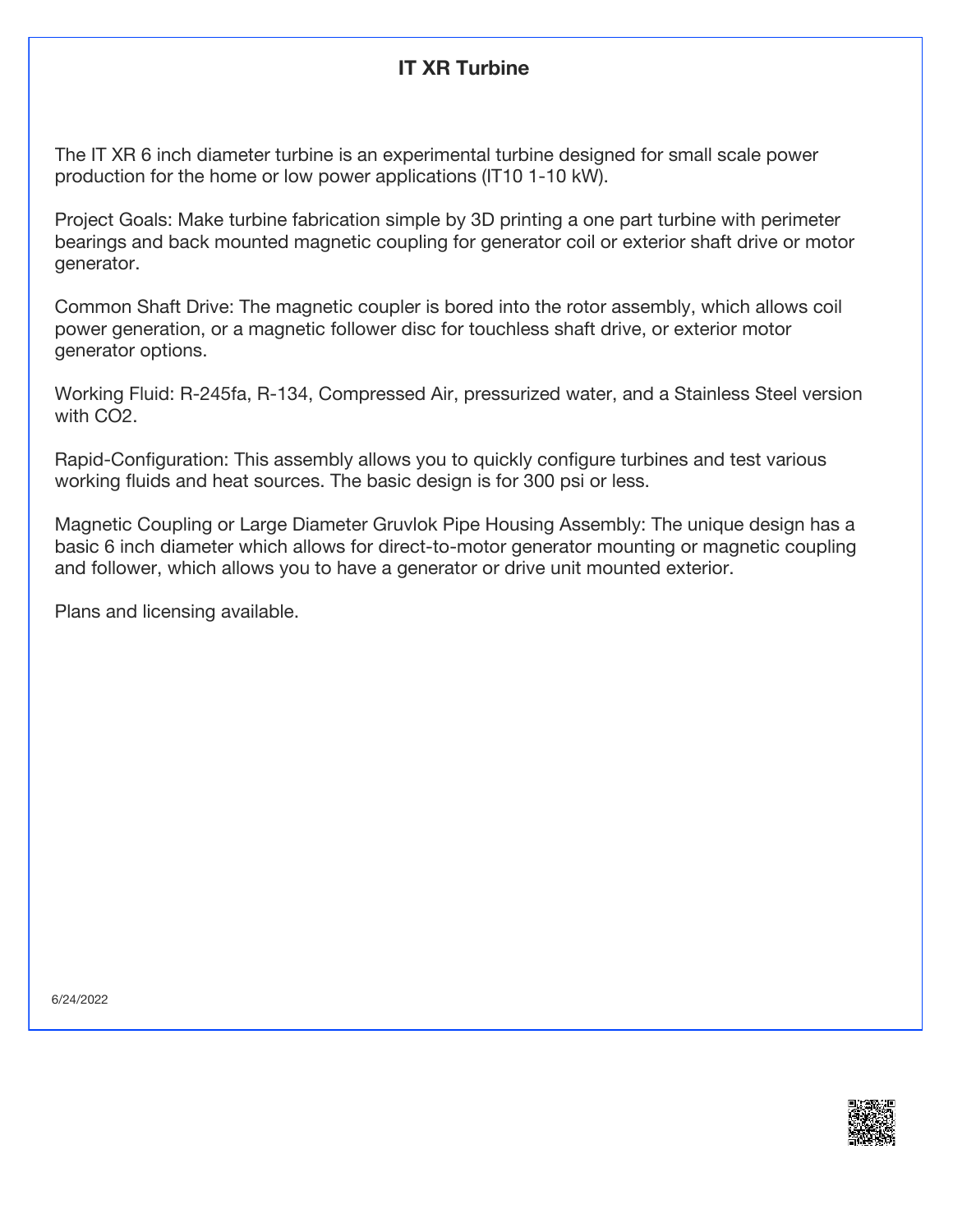Project Goals: Make turbine fabrication simple by 3D printing a one part turbine (rotor) with perimeter bearings and back mounted magnetic coupling for generator coil or exterior shaft drive or motor generator.

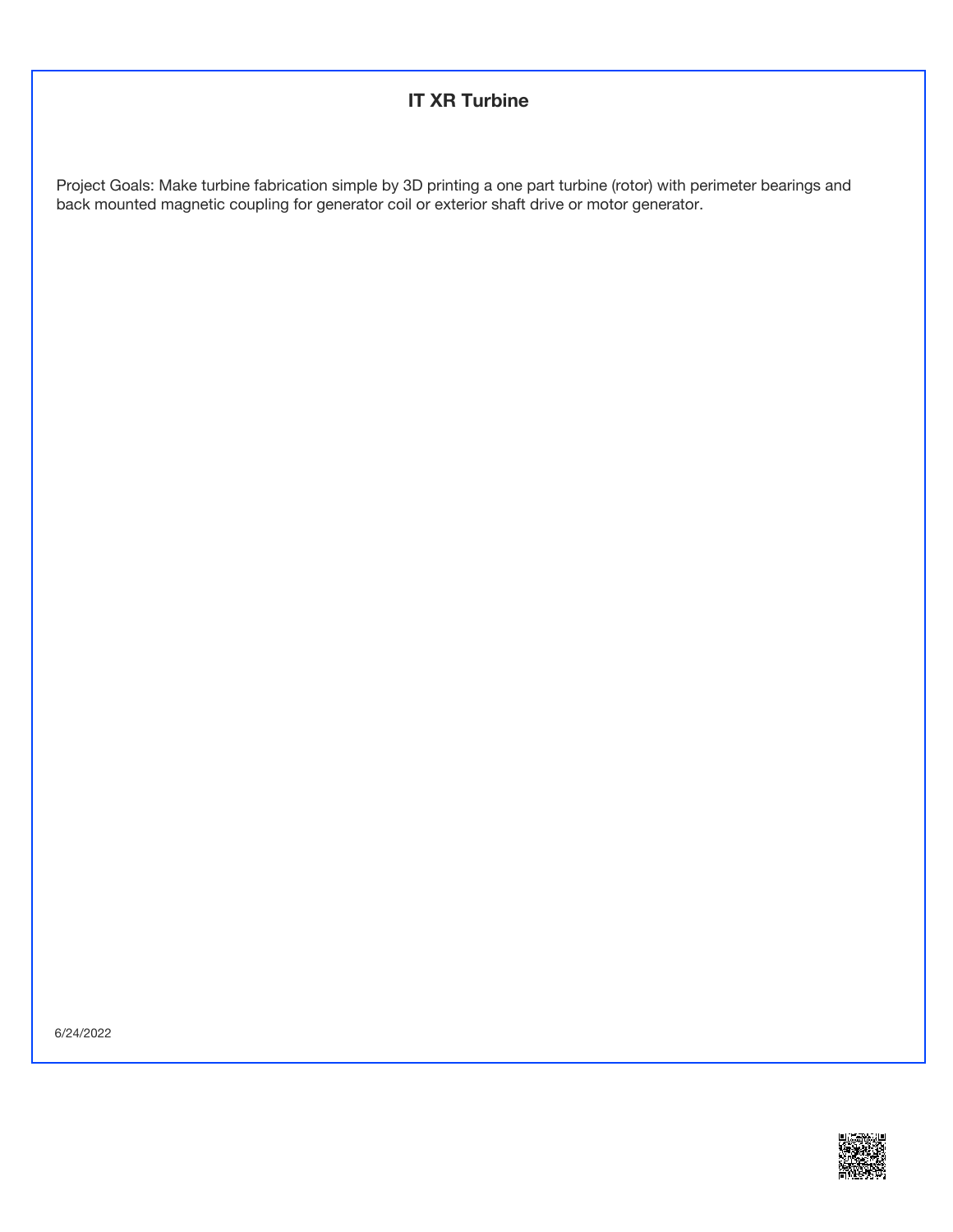Modular block assembly makes rapid prototyping and fabrication a reality.

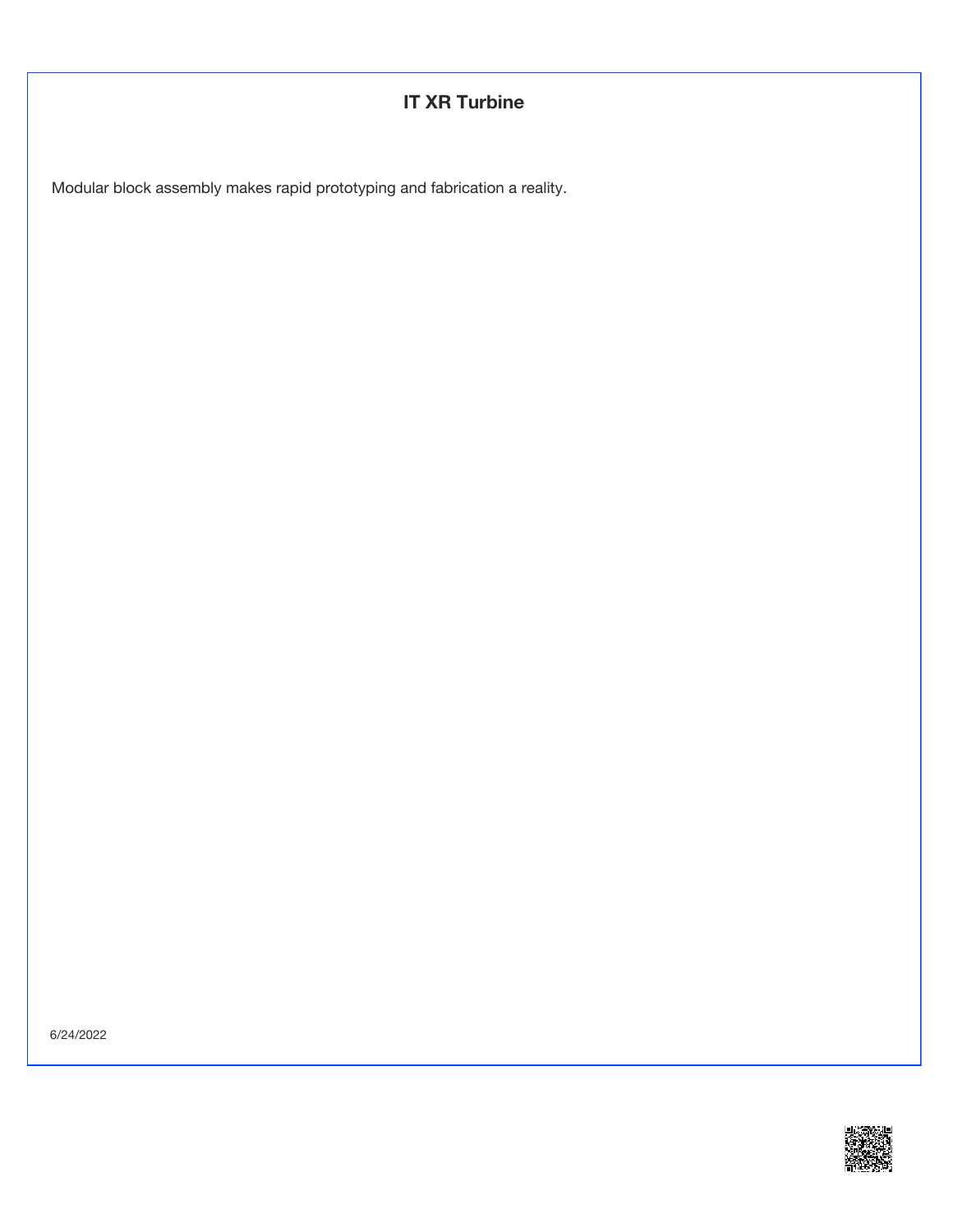Modular block 3/8 inch bores and fasteners make assembly for all blocks and housings modular and standardized.

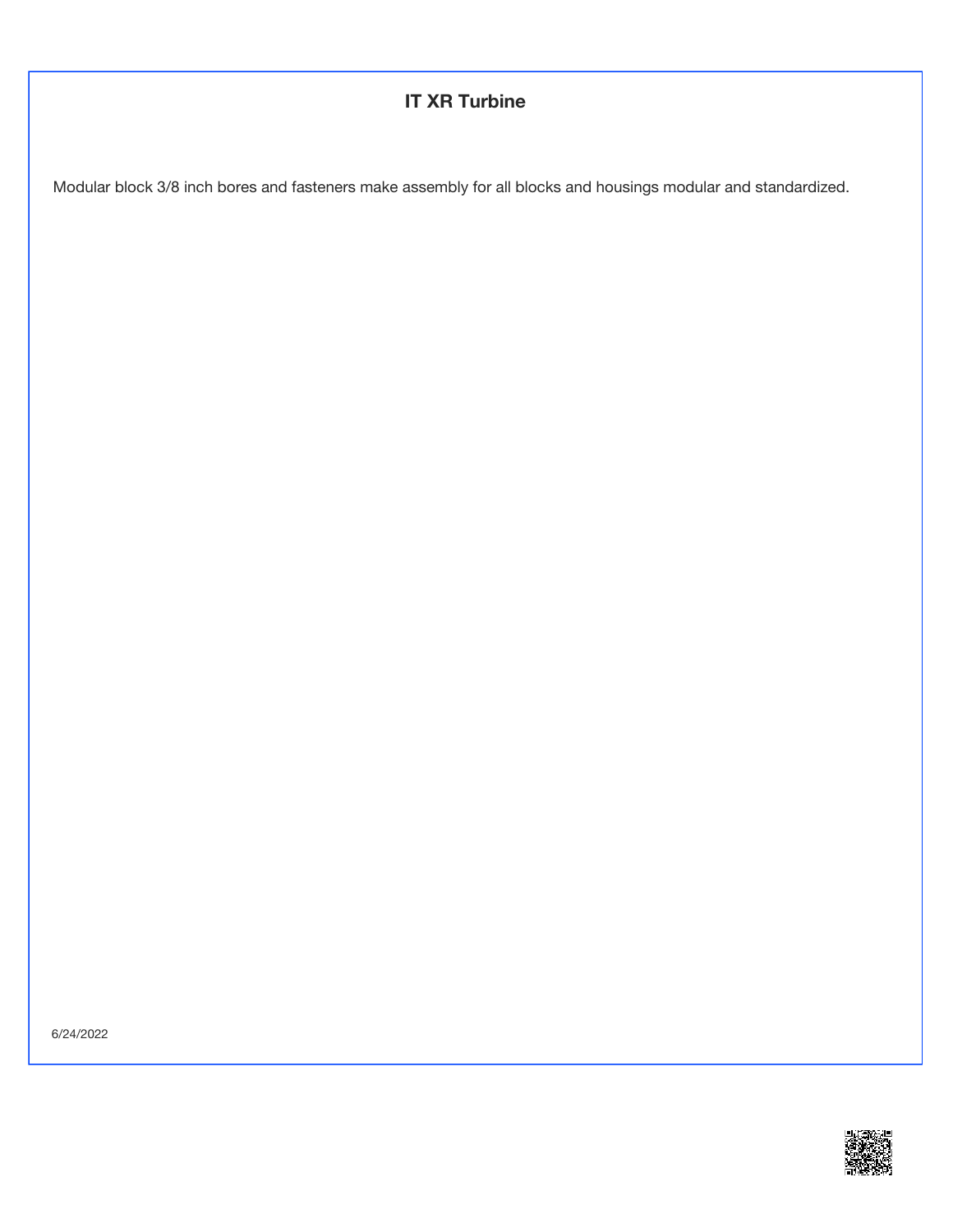We've fabricated hundreds of magnetic couplers, and have found them to be very useful for sealing in ORC turbines, while providing cooling and exterior shaft drive or generator options. The strength of the magnetic field (magnet strength, distance from coupler, and thickness of separation block wall) must be considered when using high torque applications.

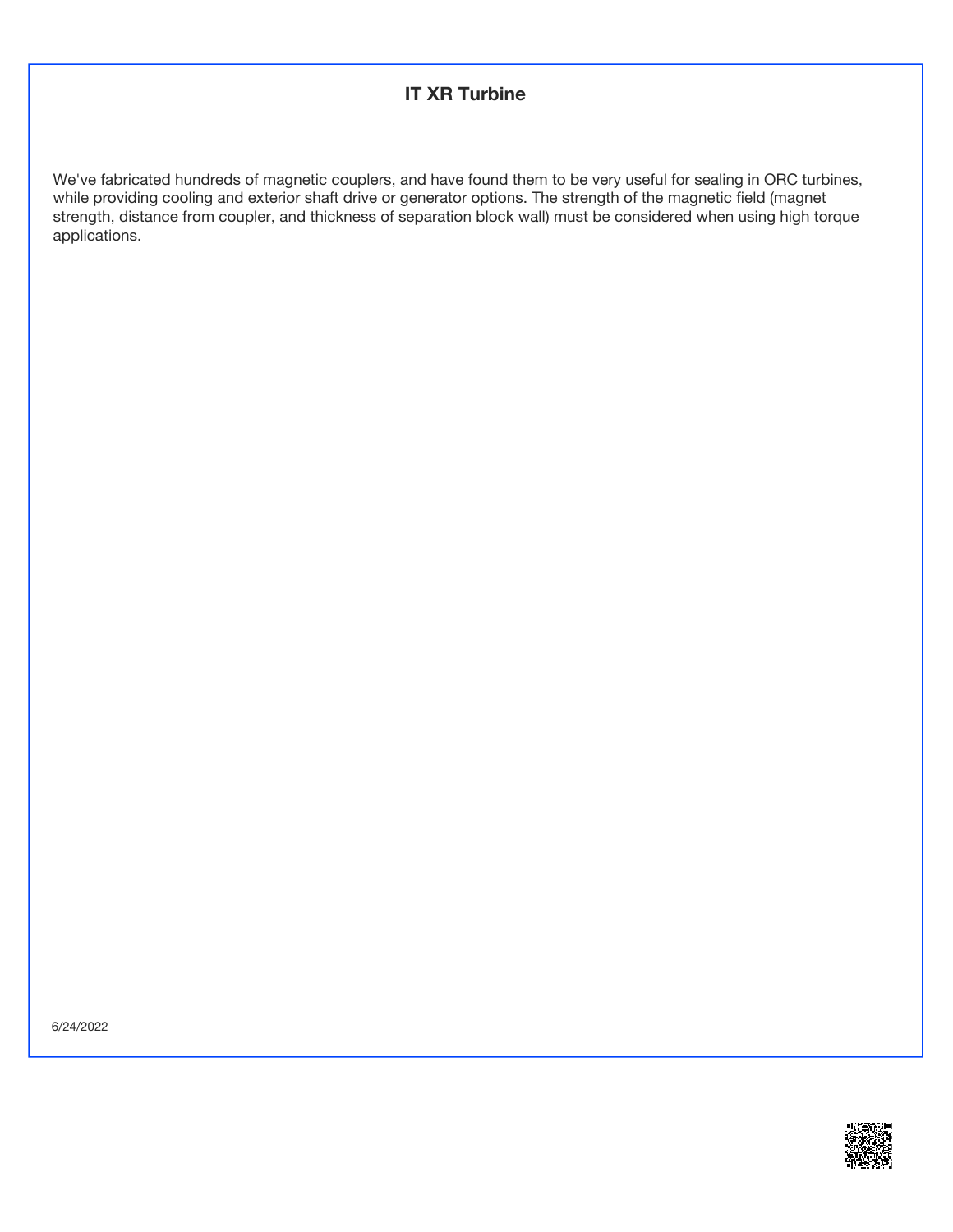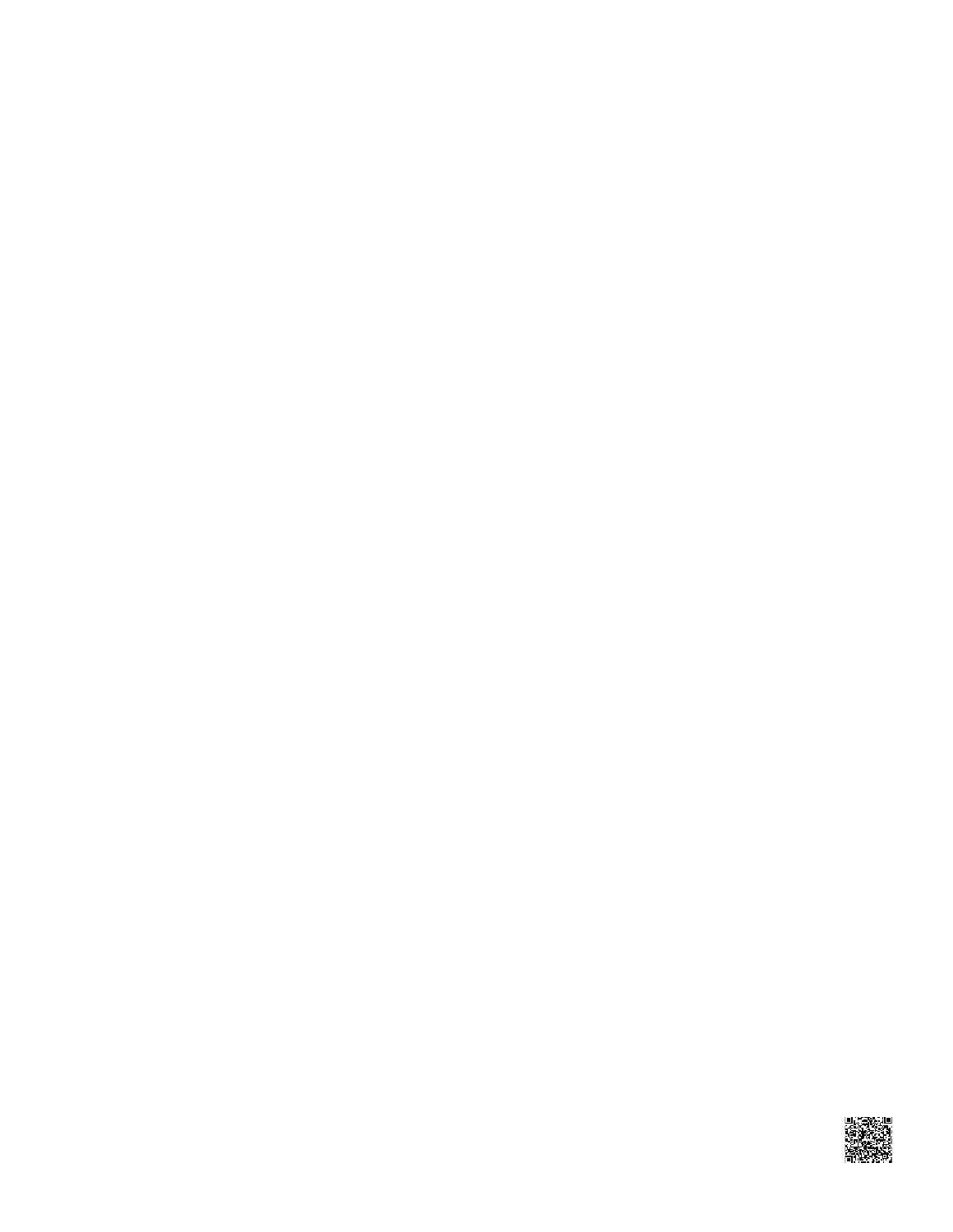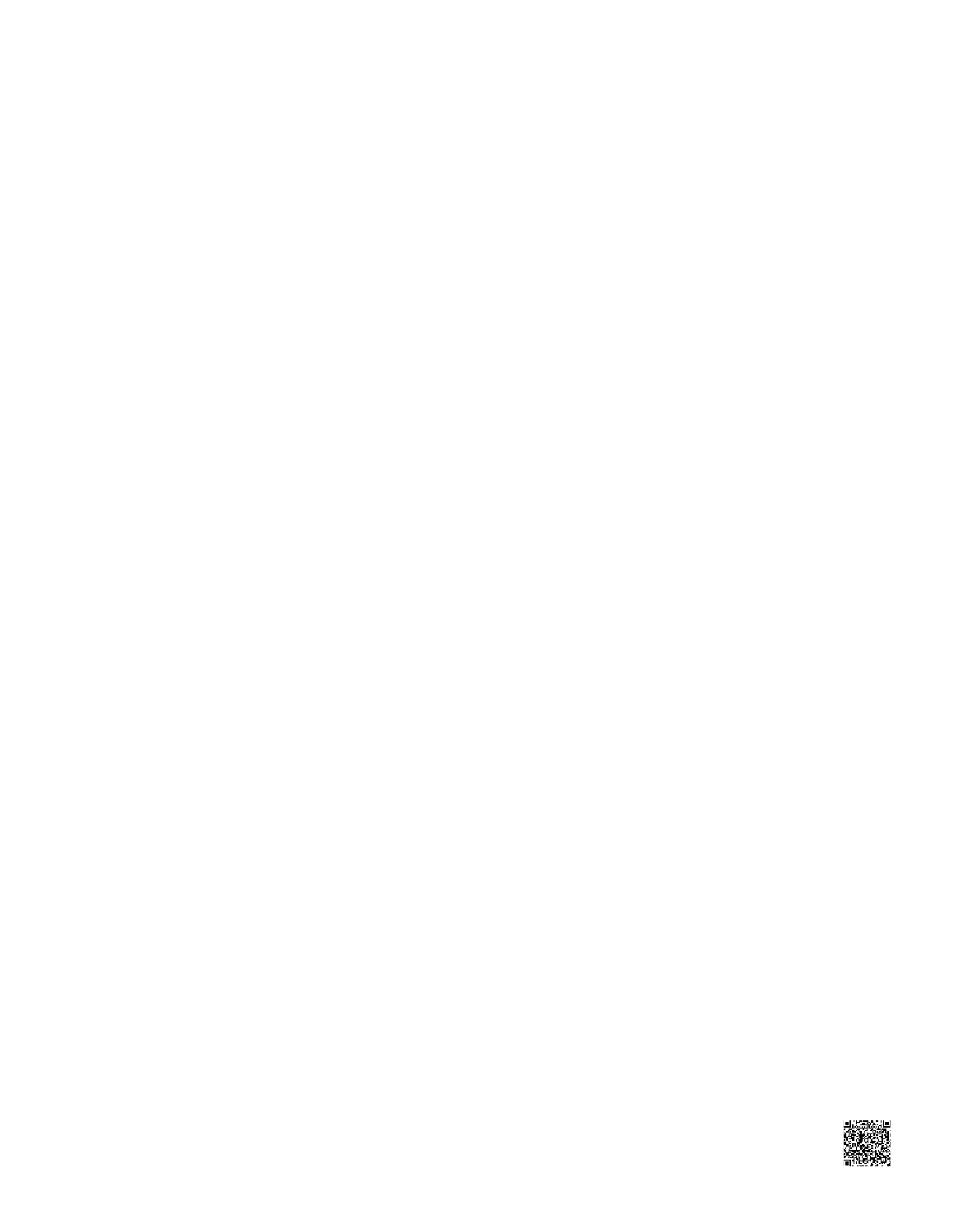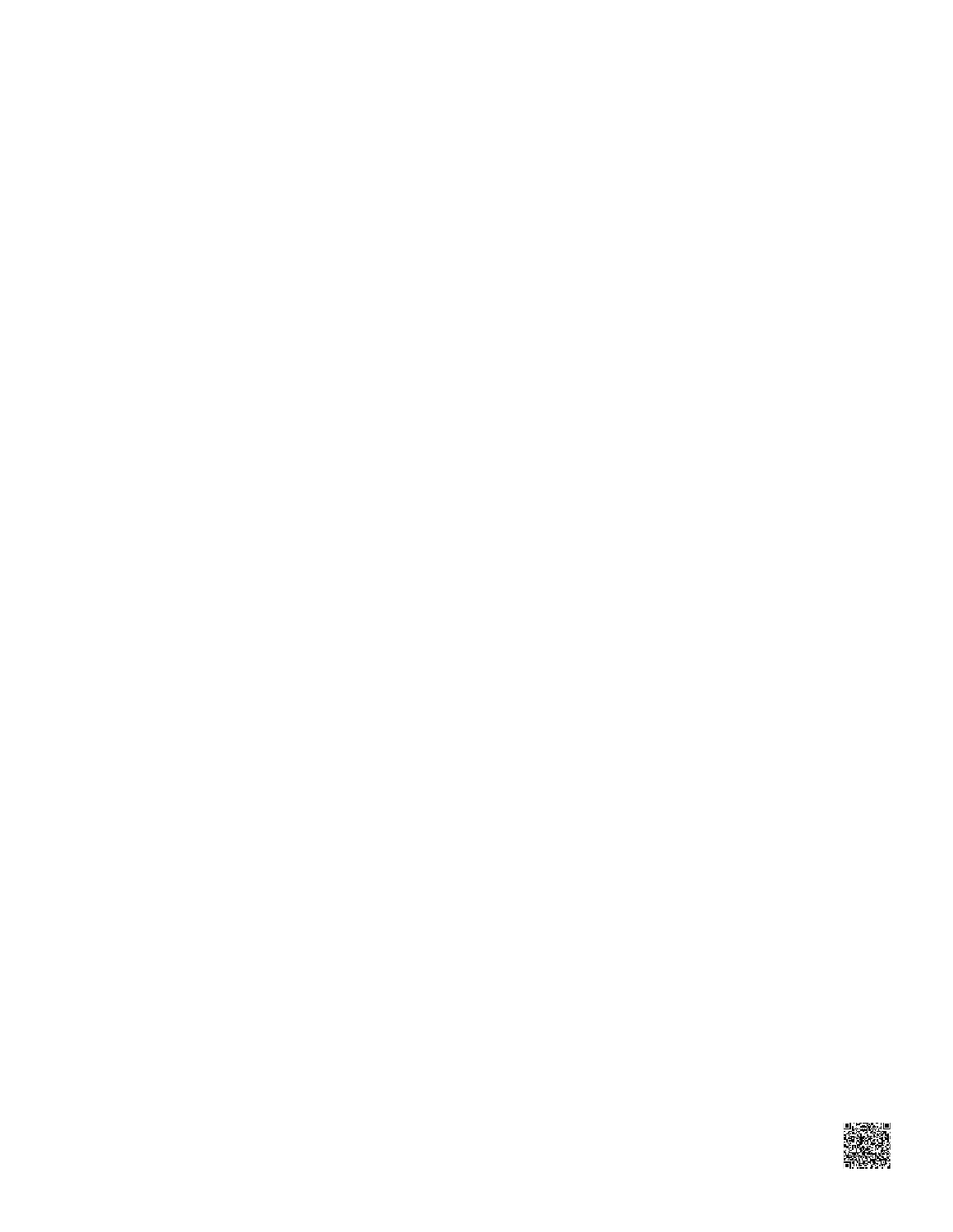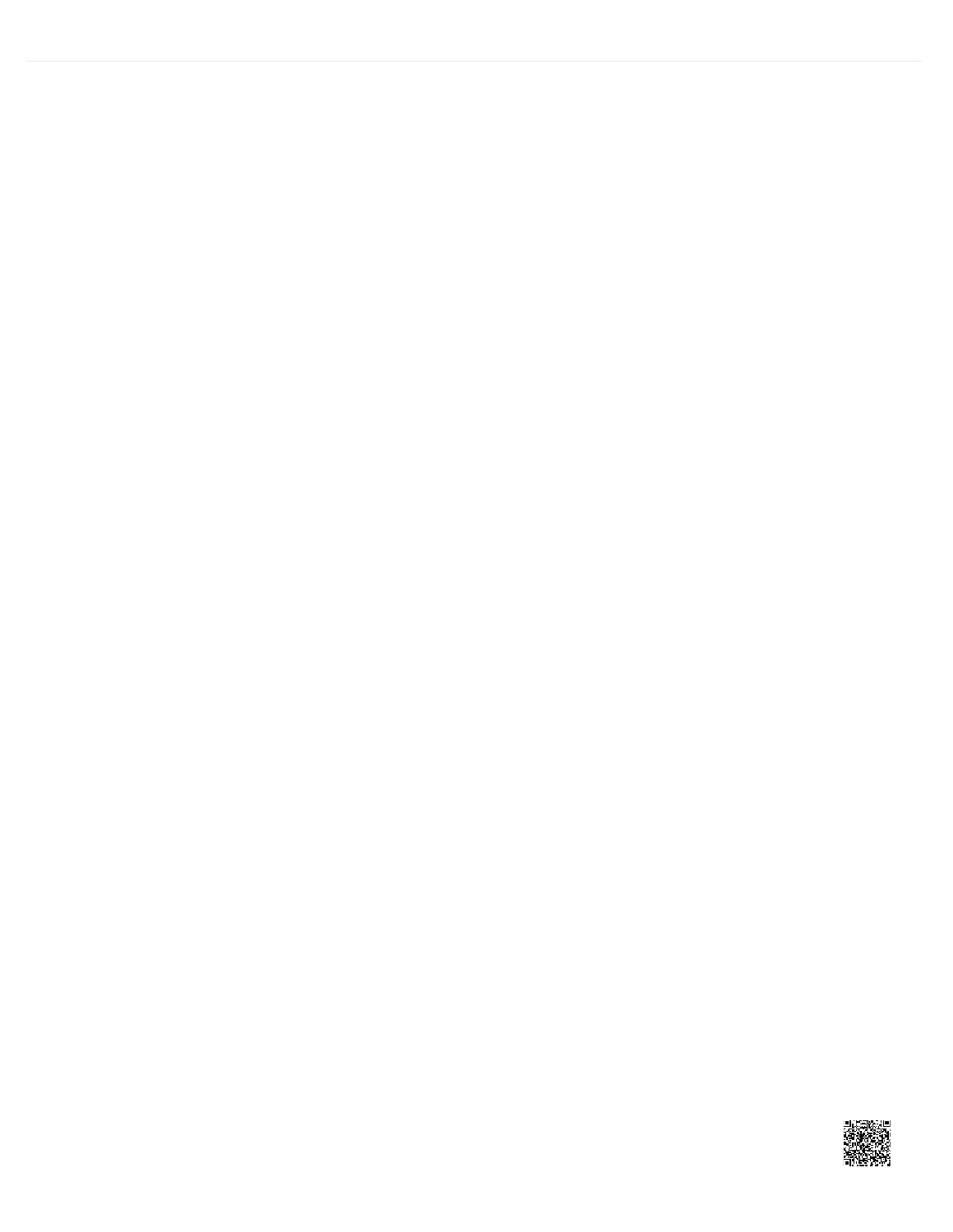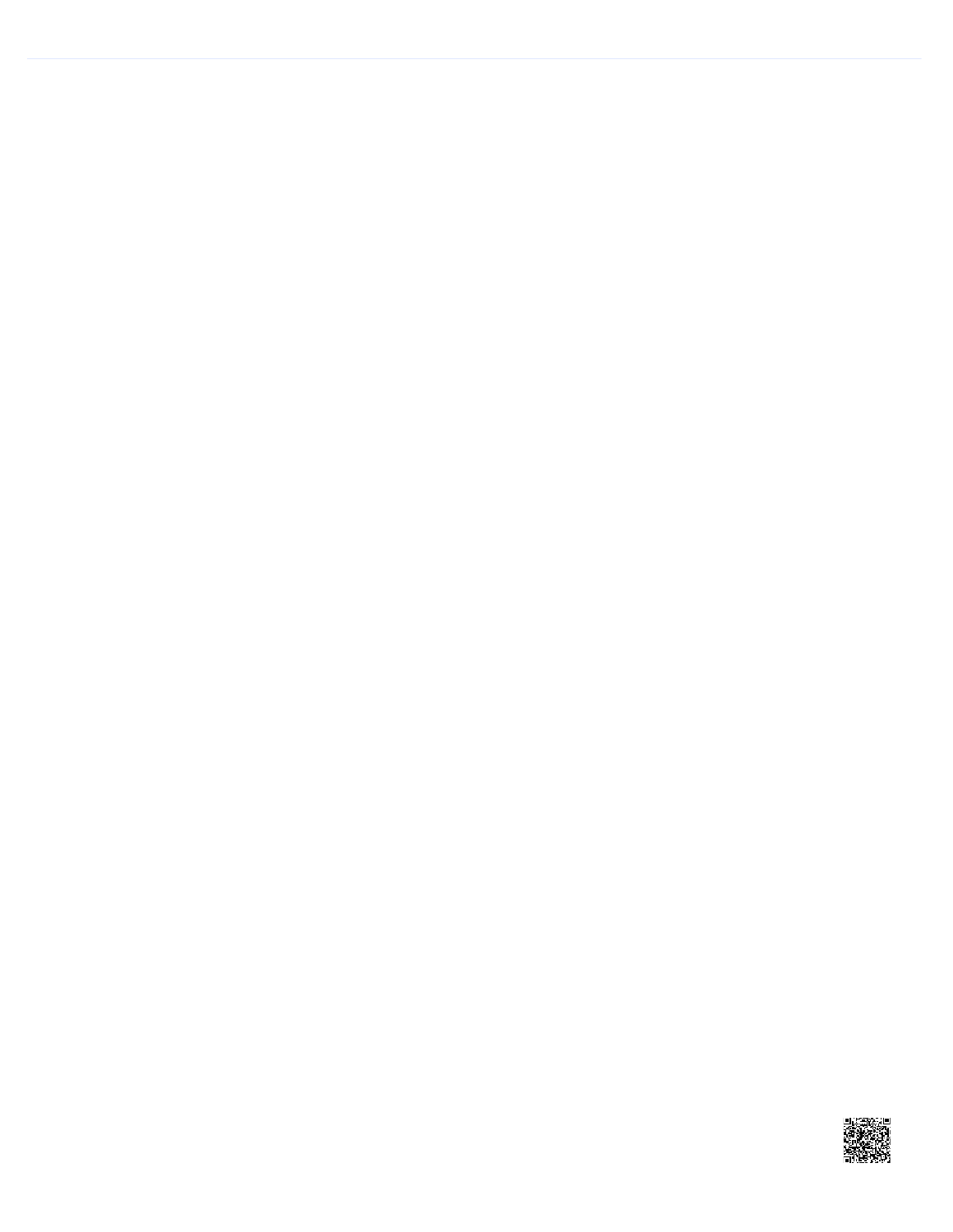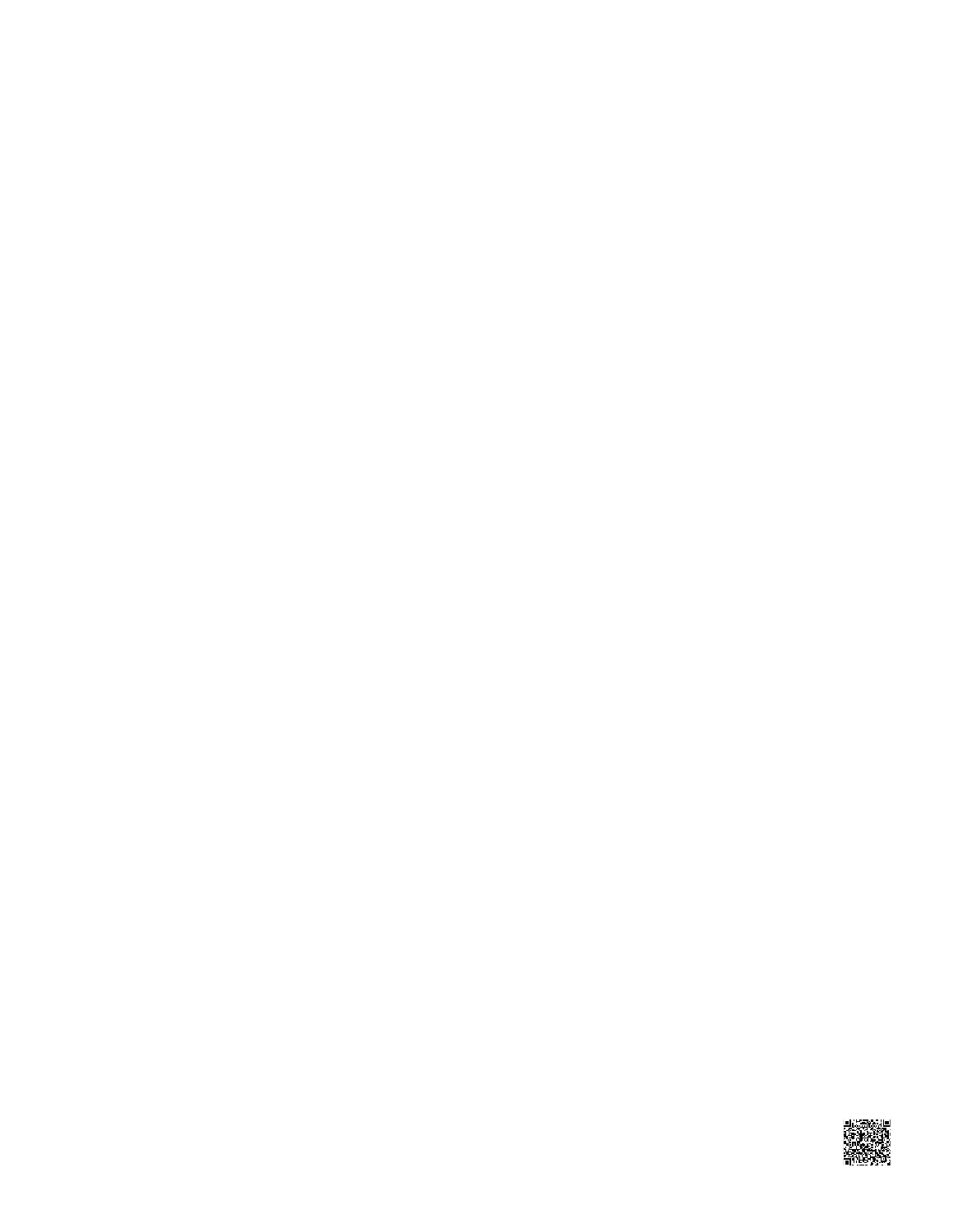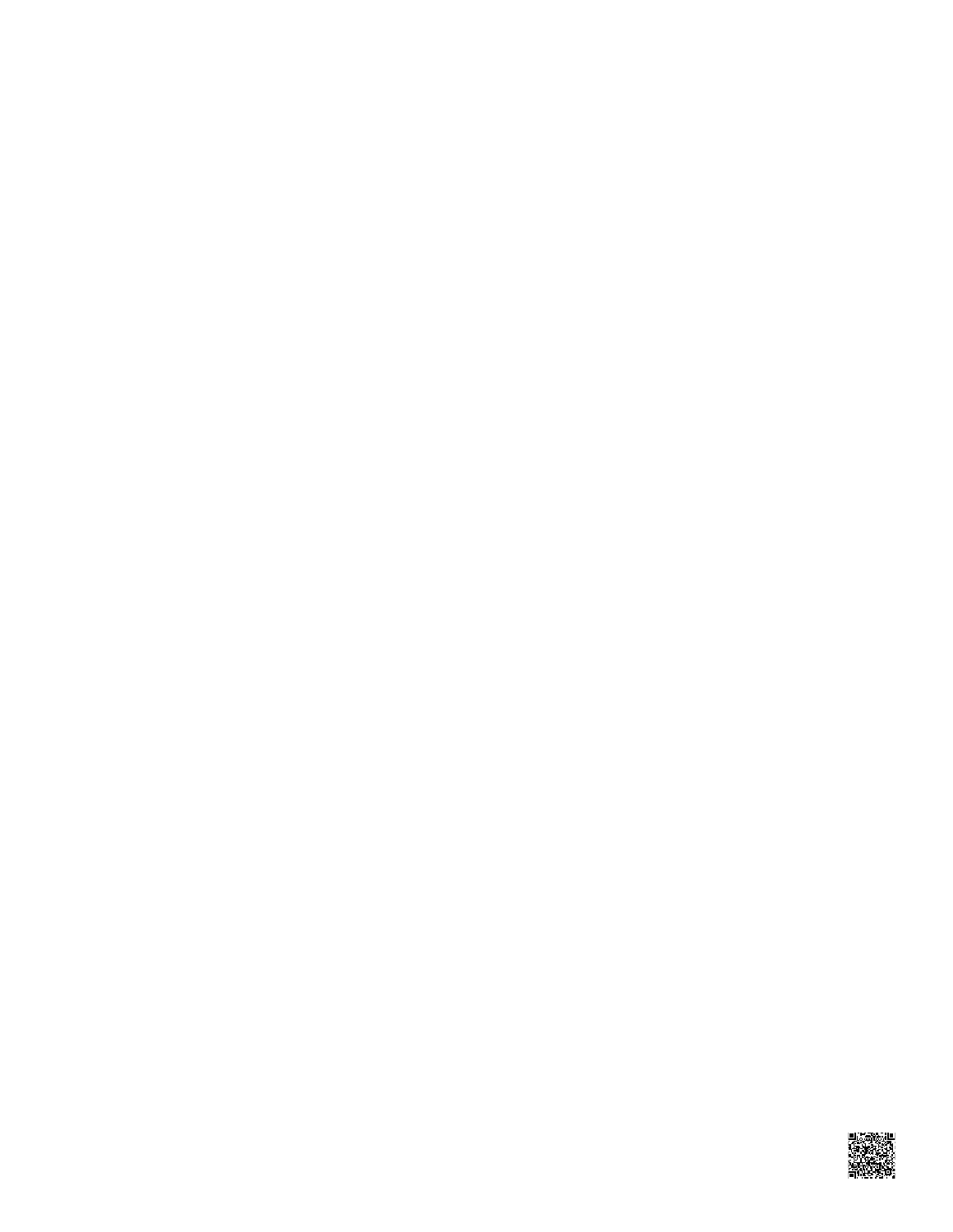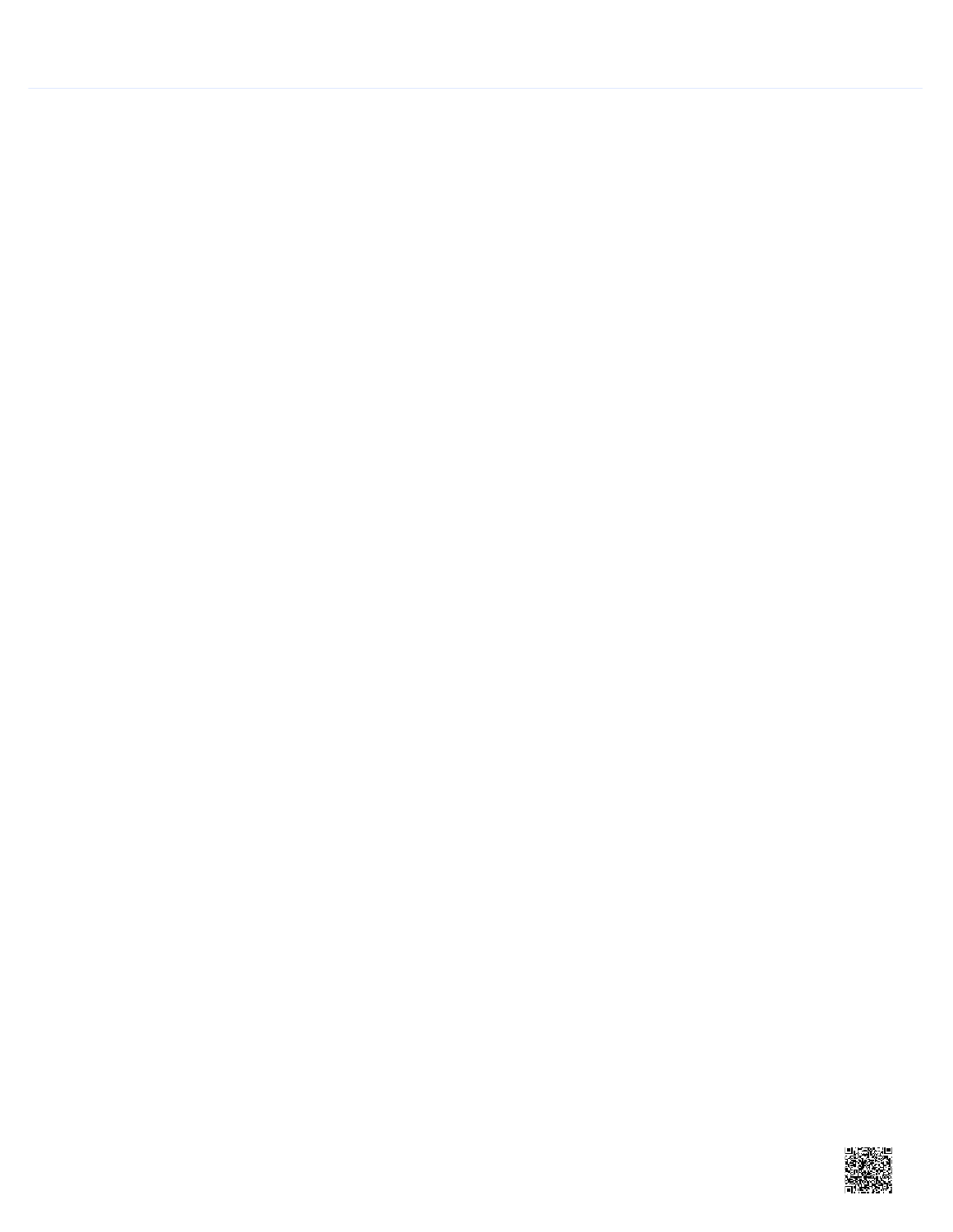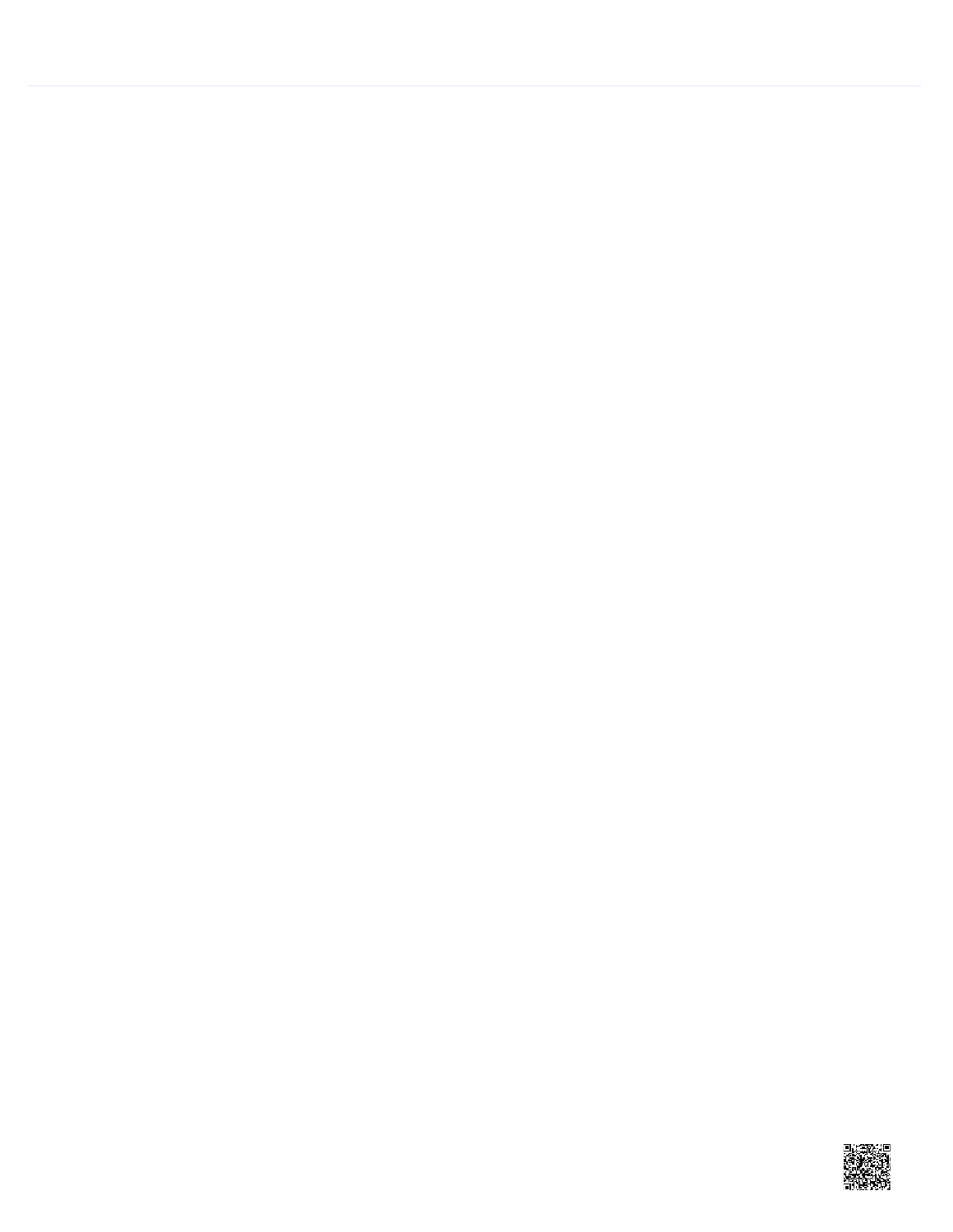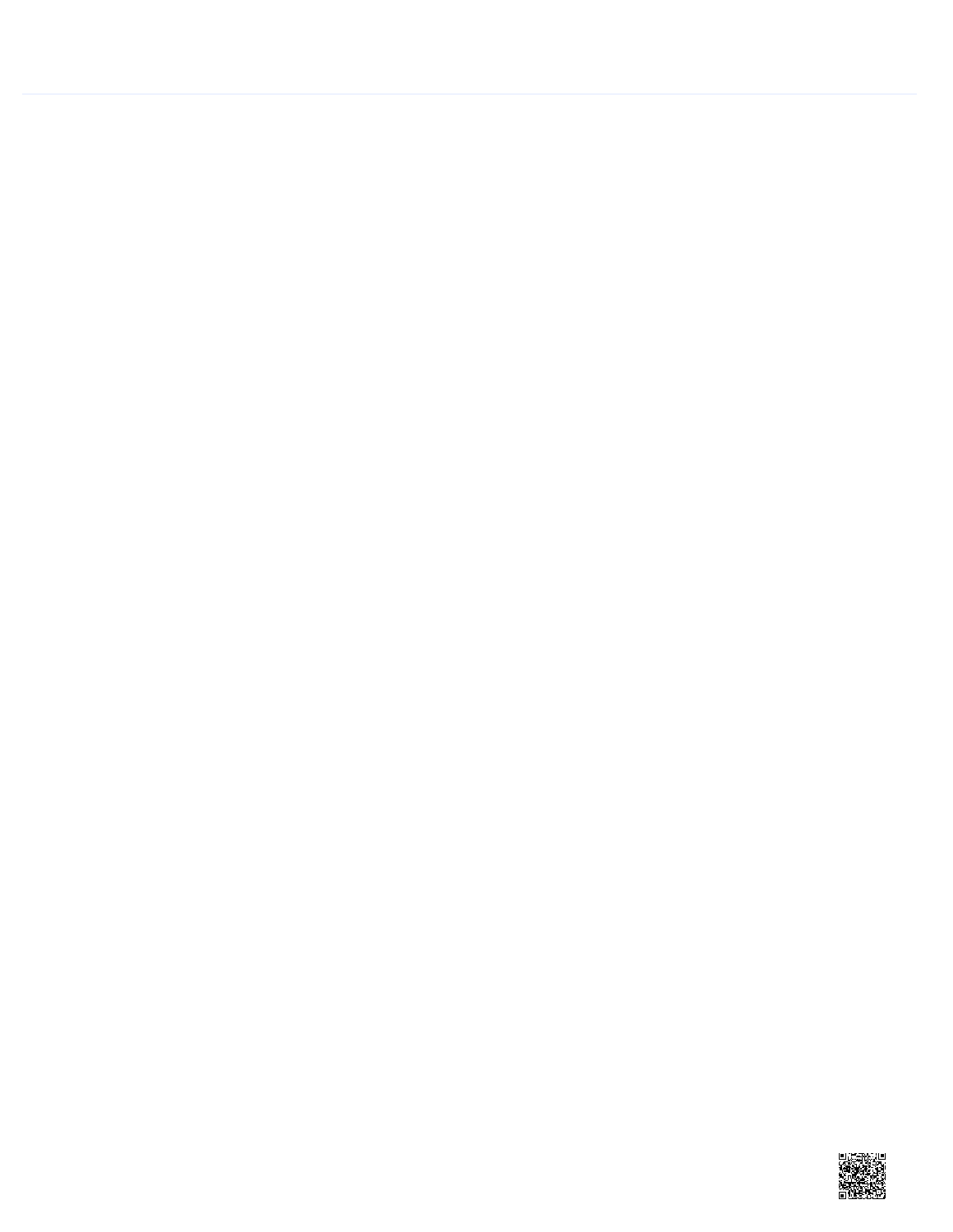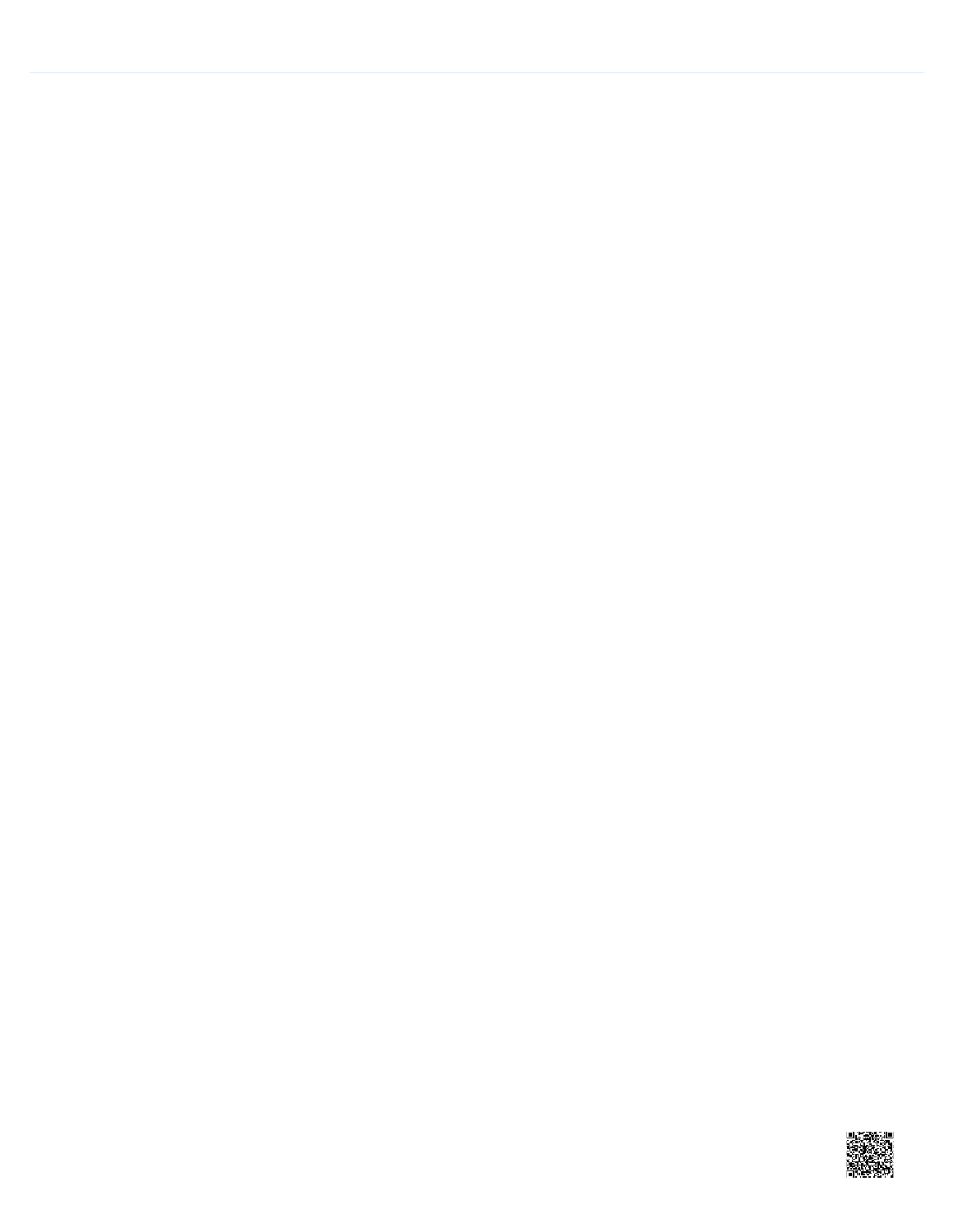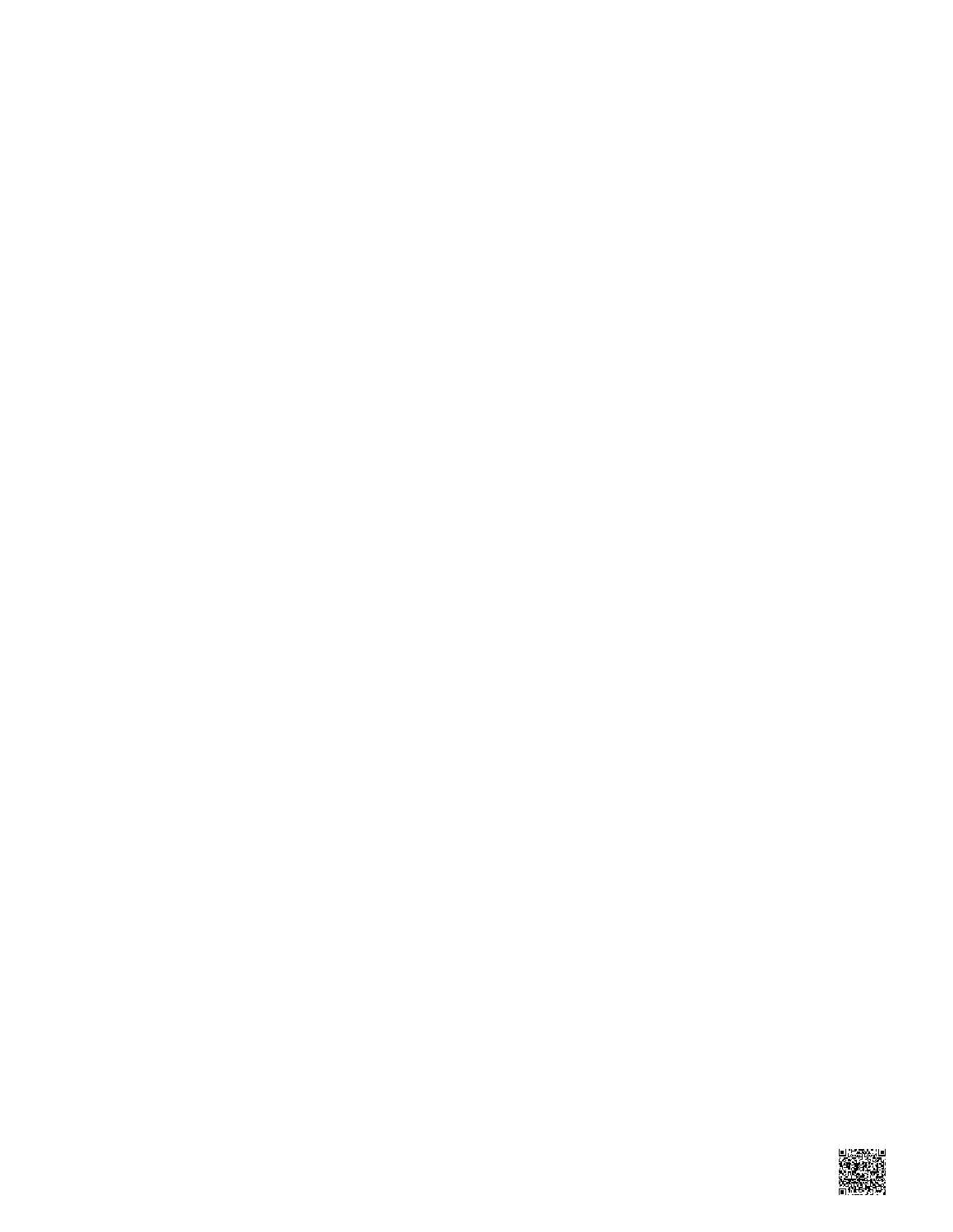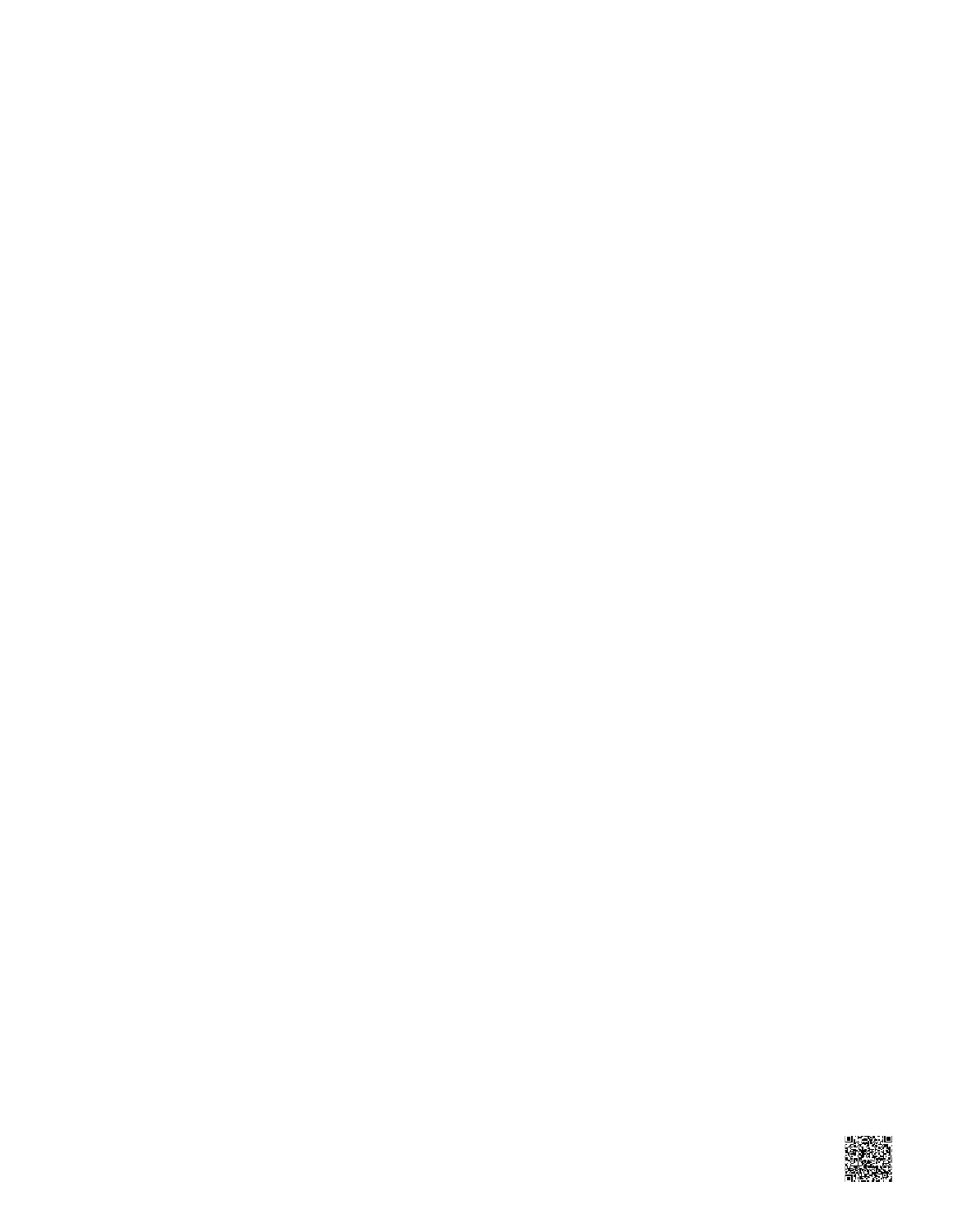